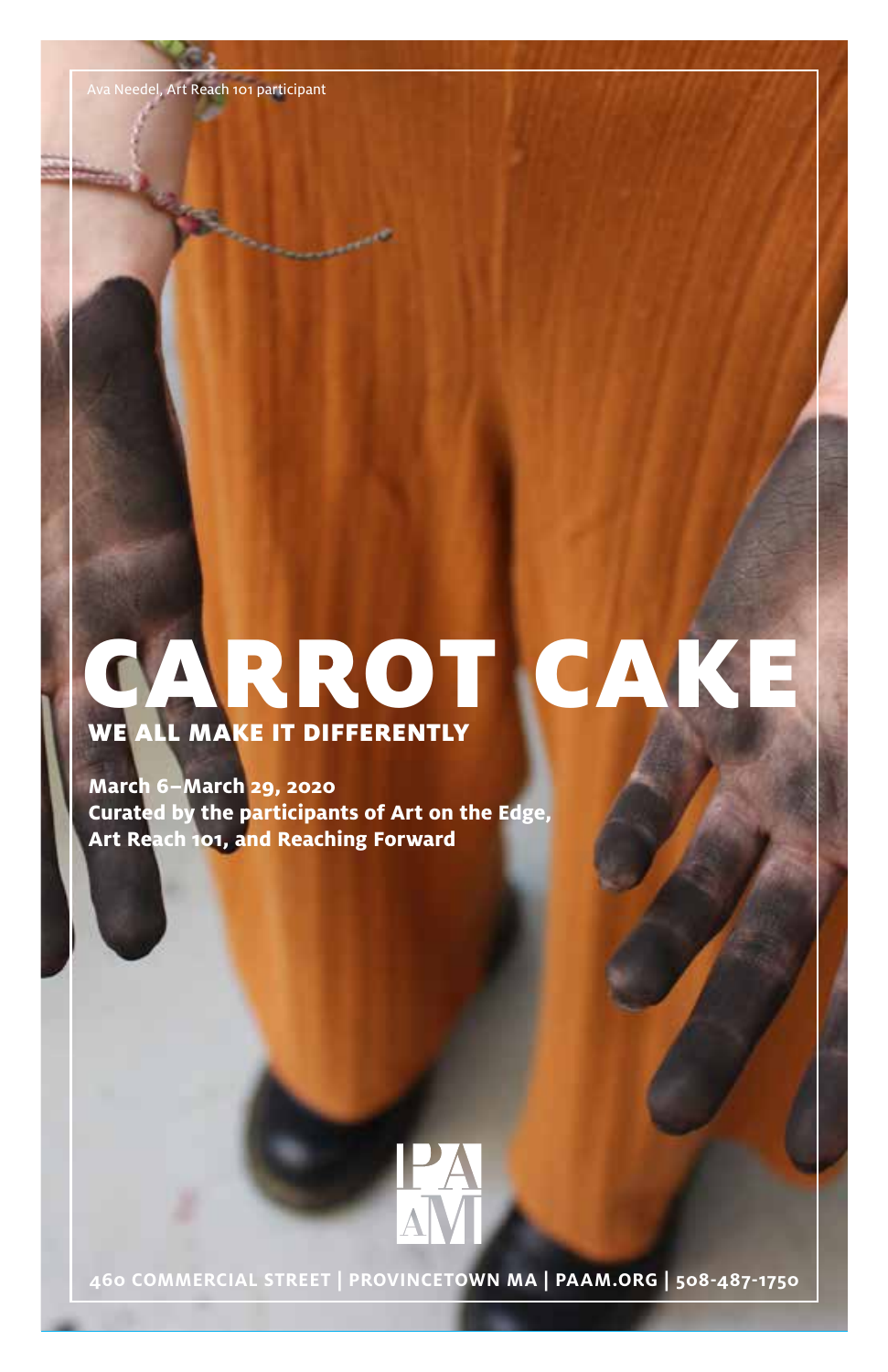

Mentor Pheonix and AOTE participant Isaiah discuss linocut design elements.

Carrot cake may not come to mind as an obvious title for an exhibition, but for the young people of Art Reach, it encapsulated a simple idea about art: we all make it differently. Ask a room full of people to imagine carrot cake they said—what it looks like, tastes like, what ingredients came together in what order to create it—and each will have their own individual interpretation of this well-known cake. Some like it dense, some like it sweet, some like it with buttercream frosting and some cream cheese. At the end of the day, it's all carrot cake, but what makes it "good," or "right" or "best" varies from person to person and day to day.

Art, as they so astutely noted, is much the same. We're all here making art together, and often with the same ingredients and recipes at hand, but we each have our own individual expressions, ideas, and interpretations that lead us to create the art we make.

Being a student of art requires a balance; you work within the framework of techniques and rules set forth by those who came before while also learning to articulate the unique nature of your own creative process. The work you see today demonstrates the striking of this balance: there are examples of lessons in technique as well as creative freedom, of repetition for the sake of improvement and reimagined "mistakes." The works in this exhibition were selected by the participants from their portfolios. They chose what to showcase and considered how it best represented not just their work in the program, but their collective growth, their individuality, and their own tastiest version of the wellknown carrot cake.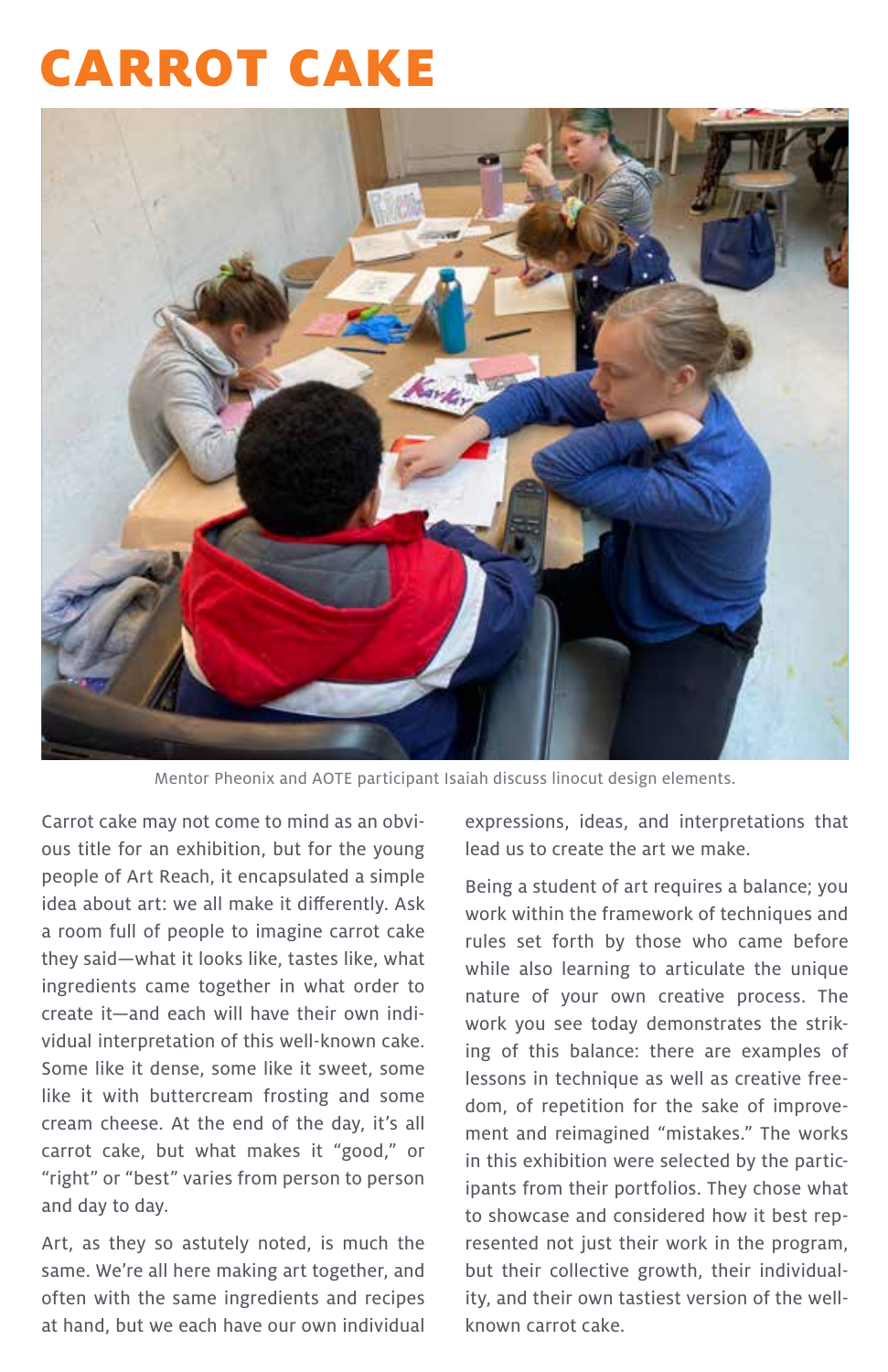

Mentors (left to right) Sophia, Pheonix, Hannah, and Abby work on a collaborative painting.

#### **ART REACH AT PAAM**

For over a decade, young people from throughout Cape Cod have participated in PAAM's premiere award-winning program, Art Reach. Designed to support the growth and development of students over time, from beginner to advanced learner, peer mentor, and teaching artist, Art Reach is comprised of four integrated programs: Art on the Edge (ages 10–13); Art Reach 101 (ages 13–15); Art Reach Studio (ages 15–19); and the Reaching Forward Mentor Program (ages 16–22).

Each Art Reach program is youth-driven, designed to develop the student's skills and capacities in art-making and aesthetic inquiry while also promoting leadership, collaboration, creative thinking, and empathy. Grounded in Creative Youth Development, Art Reach is a space where students are encouraged to be artists as well as decision-makers, problem-solvers, leaders, and innovators; building the strength and skills necessary to be successful as artists as well as in school, community, and life. Students spend their time working with professional teaching artists on a variety of both individual and group based art projects. Each semester exposes students to a different array of mediums and disciplines, including those presented by the teaching artist and those of the student's choosing. Throughout the program, students engage in studying, producing, exhibiting, and curating works of art experiencing the creation process, interpretation of art, and museum practice. As a multidisciplinary integration program, Art Reach students will explore the connectivity of art to everyday life through lessons in art history, art in media, humanities,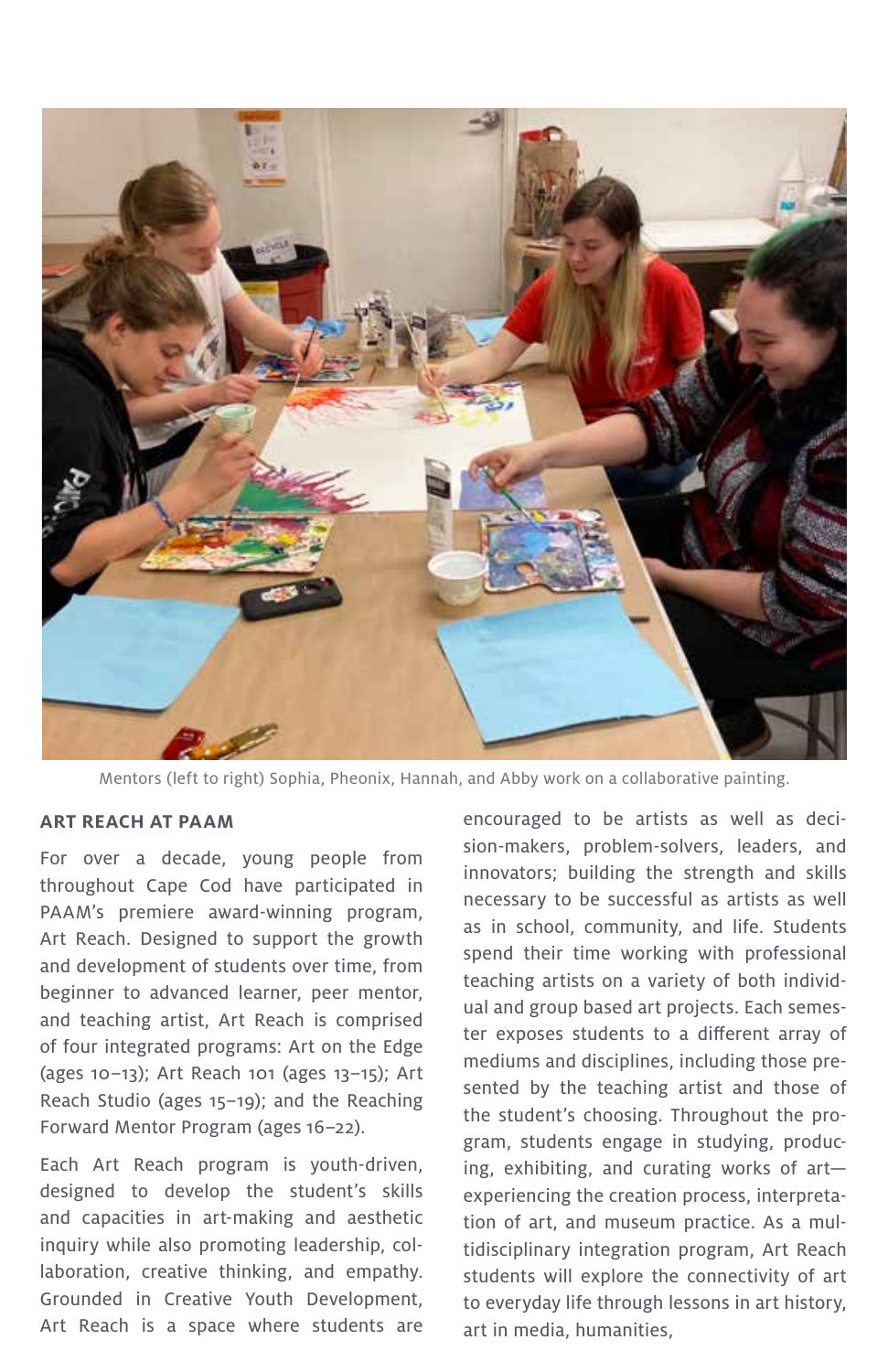

AOTE participant Natayla works on her self-portrait. AR 101 participants work on their self-portraits.

communication, and for older students—professional development and career opportunities. All Art Reach students will be eligible to sit on PAAM Education's Youth Advisory Council, where they will further develop their leadership skills and play a key role in the planning of Education programming and events.

#### **HISTORY**

Building upon PAAM's century old legacy of providing enriching artistic experiences, Art Reach commenced in 2008 as a free studio arts program for high school students. Art on the Edge was also launched that same year, opening the program up to middle school students. In 2010, the Reaching Forward Mentor Program was launched to dovetail with Art on the Edge (AOTE), providing professional development in the arts for older teens and young adults.



In 2019, a burgeoning new level of the program, Art Reach 101, was expanded to serve those students transitioning out of Art on the Edge. Art Reach 101 provides a stepping stone for those middle school students ready to advance to more complex work, and allows an entry point for interested older students not ready to commit to the more advanced Art Reach Studio program.

In its 2019–2020 programming year, Art Reach has served over 60 young people hailing from Marston Mills to Provincetown, providing them with engaging high quality art education. Continuing PAAM Education's commitment to accessibility, Art Reach provides materials, snacks and transportation between Harwich and Provincetown and remains, as always, tuition-free.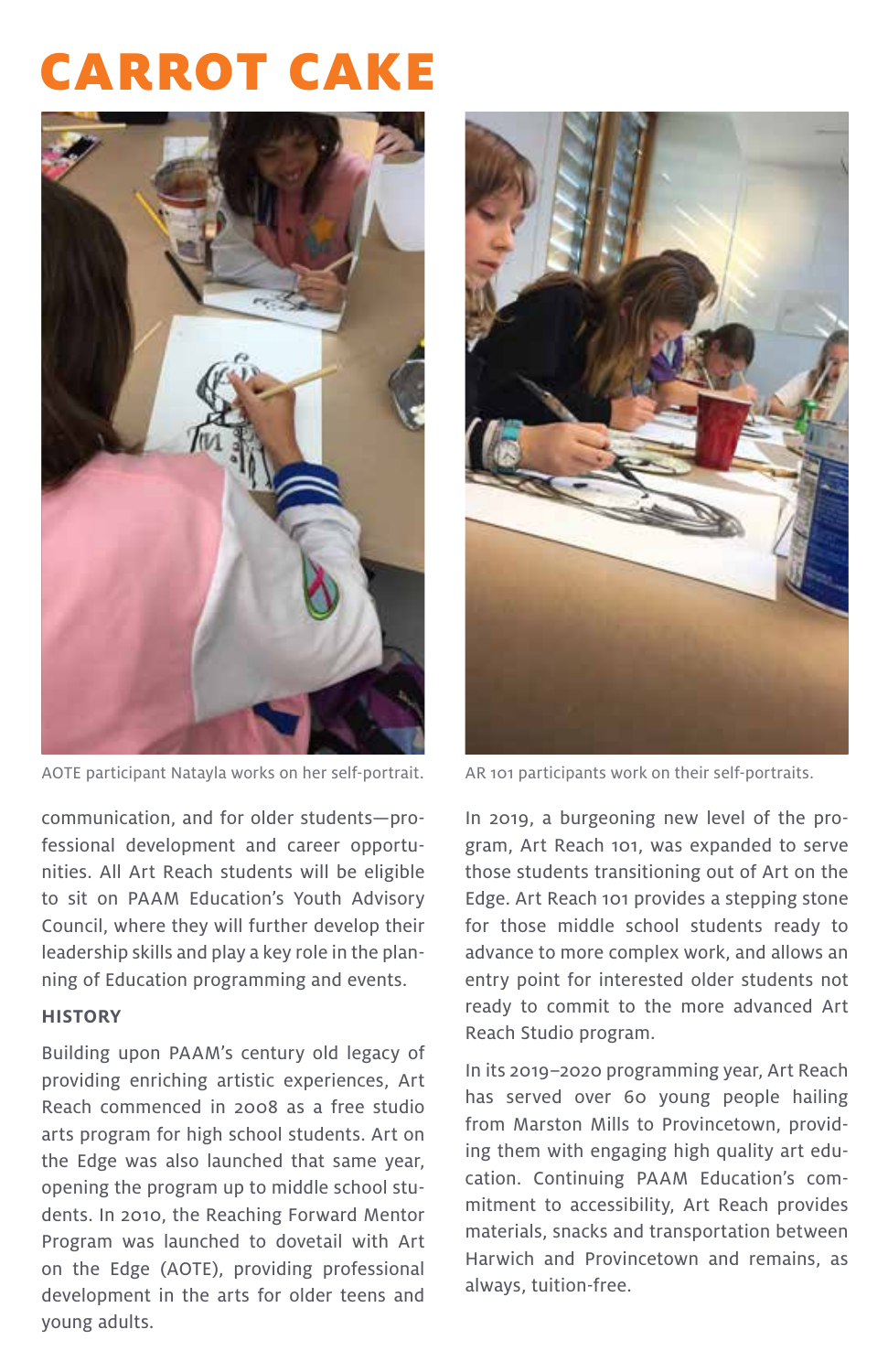

AOTE participants Celia and Issy discuss their work. Mentor Hannah assists AOTE participant Boone.

#### **ART ON THE EDGE / REACHING FORWARD**

Alyanna Dennis, Andres Vida, Ani St. Onge, Antonia Sutton, Avery Kinnane, Boone Scalione, Celia Hayward, Charlie Jordan, Delaney Pontbriand, Evaluna Hobart, Hugo Ceraldi, Isabel Dion-Chase, Isaiah Edwards, Issy Hartsgrove, Ivonne Shkodrova, Ivet Nankova, Jedidiah Noble, Kathryn Barker, Layla Bunker, Lillian Rego, Margaret Conrad, Natalya Woodman, Noah Thrasher Romanee Hunt, Xanti Hassan

#### Teaching Artist: Kiah Coble

Mentors: Abigail Jette, Deklan Heinz, Hannah Richardson, Phoenix Stroh, Sophia Aussant

Visiting Teaching Artists: Cheryl Carlson-Perrow, CJ Conrad, Colin Corrigan, Nora Corrigan, Rob DuToit, Traci Harmon-Hay, Vicky Tomayko



#### 2019–2020 Project List

Charcoal Line & Process with CJ Conrad: Still Life; Self-Portrait

Watercolor & Ink with Rob DuToit: Still Life; Landscape

Intro to Paper-Making with Cheryl Carlson-Perrow: Paper Books

Drypoint Printmaking with Vicky Tomayko: Open Subject Prints

Sculpture with Traci Harmon-Hay: Honeycombs & Bees

Linocut Prints with Kiah Coble: Imaginary Room Prints

Notan Paper-cutting with Hannah Richardson: Mirror Image Designs

Characters & Stories with Nora & Colin Corrigan: Original Monsters & Short Stories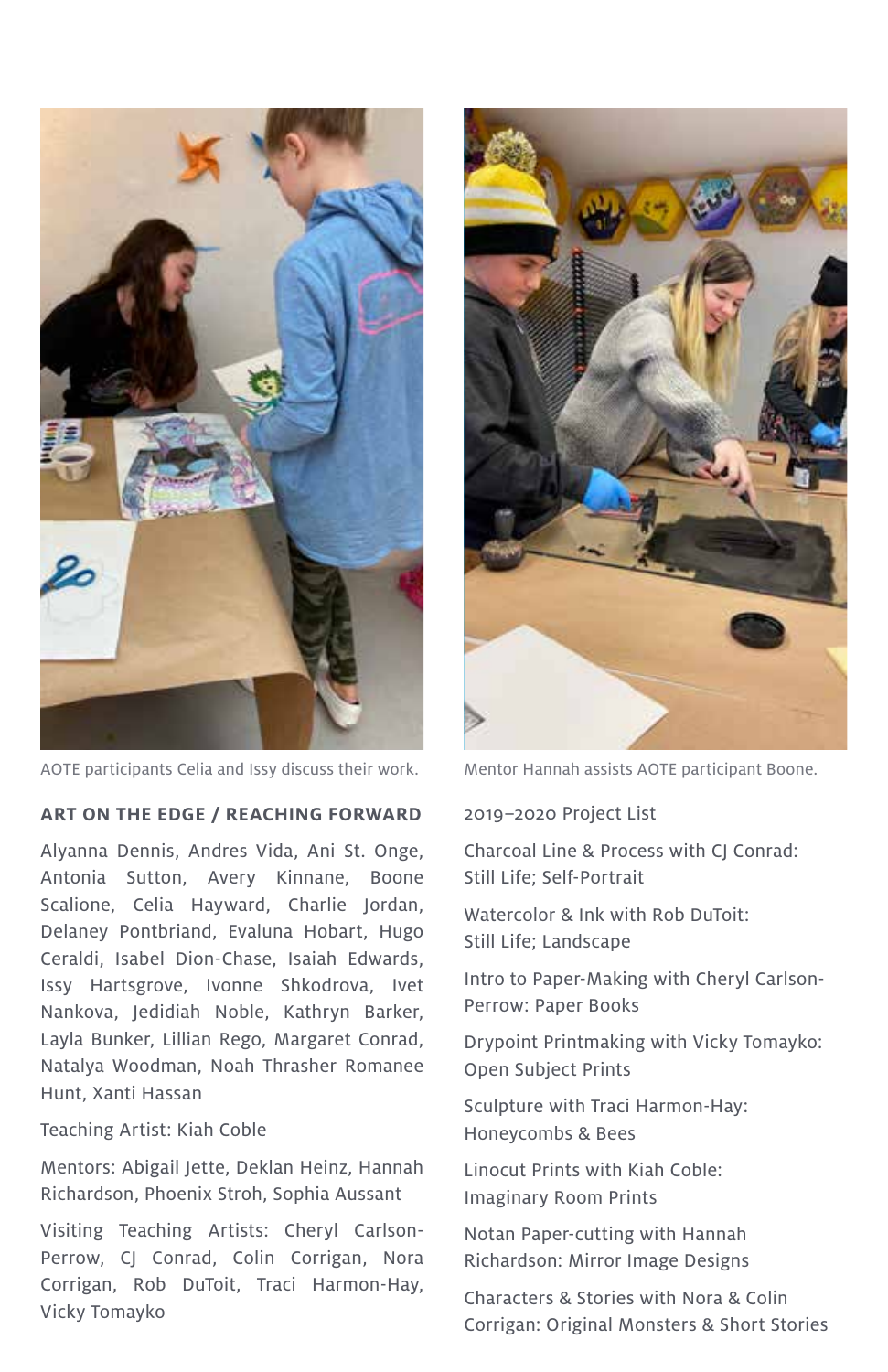

AR 101 participant Simon details his comic strip. AR 101 participant Saffron reviews her portfolio.

#### **ART REACH 101**

Alyia Vasquez, Andrea Coulter Ava Needel, Callie Wotherspoon, Coletta Silvka, Corrie Rose, Edy Metois, Emily Carr, Emily Coughlin, Gigi Hopkins-Lisle, Iona McKenna-Kaplan, Jake Edwards, Kirstan Fay, Niev Witnauer, Nora Powers. Reilly Donahue, Saffy Jalbert, Simon Blood, Yulia McCoy

Teaching Artists: Grace Emmet, Lead Teaching Artist

Dominique Pecce, Assistant Teaching Artist

Visiting Teaching Artists: CJ Conrad, Joy Priest, Laura Shabott, Rob DuToit



#### 2019-2020 Project List

Charcoal Line & Process with CJ Conrad: Still Life; Self-Portrait

Watercolor & Ink with Rob DuToit: Still Life; Landscape

Chapbook Poetry with Joy Priest: Chapbooks

Mixing Colors with Grace Emmet: Limited Palette Still Life

Linocut Prints with Dominique Pecce: Animal Prints

Life Drawing with Laura Shabott: Figure Drawings

Characters & Comics with Grace Emmet: Comic Strips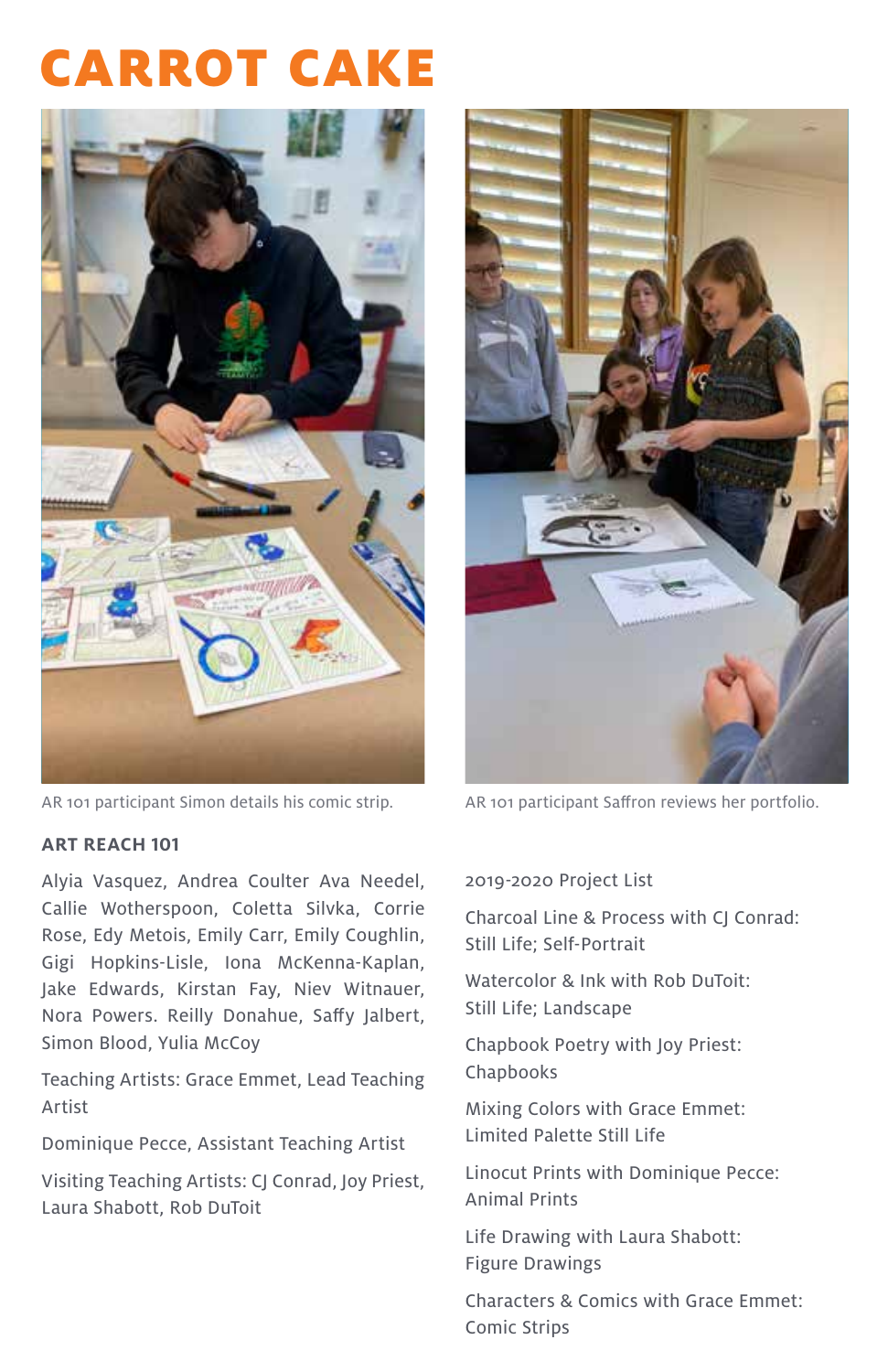

AR 101 participant Niev focuses on her figure drawing.